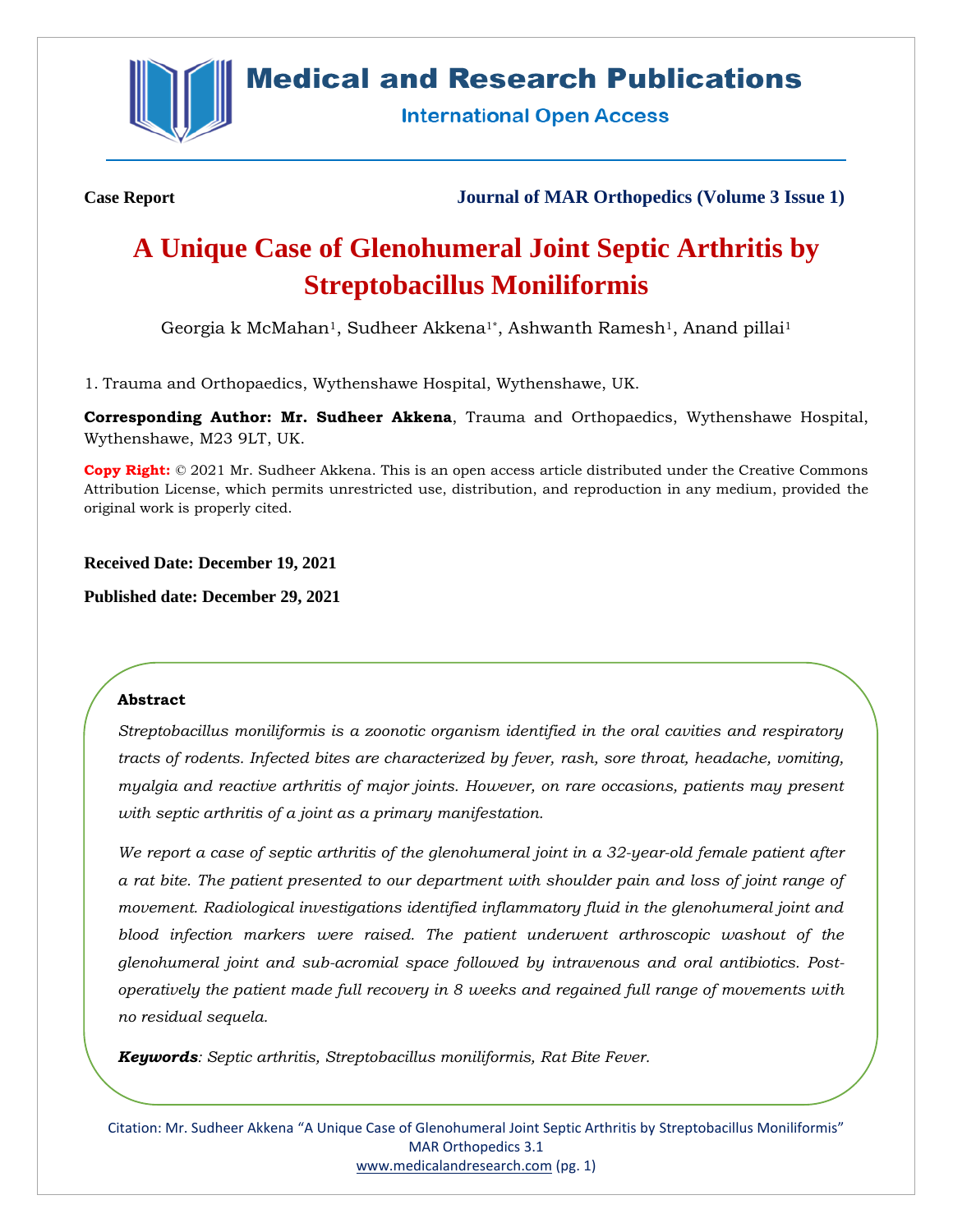#### **Introduction:**

Streptobacillus moniliformis is gram-negative bacteria found commonly in the respiratory tract of rats. Along with Spirillum minus, it is the causative agent of Rat-bite Fever (RBF), a systemic bacterial illness associated with fevers, rigors, hemorrhagic rash and polyarthralgia3. The bacteria can be transmitted through the bite or scratch of a rat, or less frequently through ingestion of water contaminated with infected rat feces. Rat-bite fever is associated with a 10% mortality rate and 10% of those bitten are thought to be infected. Despite this, public awareness of rat-bite fever remains low **[**1**]**.

#### **Case Report:**

A 32-year-old female veterinary doctor presented to the orthopedic department with a 2-week history of worsening left shoulder pain and a reduced range of movement. She attributed her symptoms to injuries she may have sustained during rugby matches she played before the onset of shoulder pain. She also informed us that she had a left shoulder rotator cuff repair with non-absorbable sutures 5 years ago that was uncomplicated.

She denied any fever or rigor but had a rat bite on the right hand 2 weeks ago in her veterinary clinic but received no treatment for it. After the bite, she had a brief period of low-grade fever and was generally feeling unwell. She took some simple analgesia in the form of Paracetamol and she was able to go back to rugby practice. As she had progressive shoulder stiffness and pain, she was reviewed by the team physician and had a Magnetic Resonance Imaging (MRI) of the shoulder at the rugby club and was referred to our hospital for further management.

On examination, she was systemically well with severe stiffness, pain, associated erythema and swelling of the left shoulder. Blood inflammatory markers were raised with CRP 101 mg/l (normal  $\leq 5 \text{ mg/L}$ ), WCC 12.6 x109/l (normal 4.0 -11.0 x 109/l) and neutrophils 10.21 x109/l (normal 2.00 -7.50 x 109/l). Blood cultures were taken and as she was systemically well, antibiotics were withheld until a sample was obtained from the affected joint. An X-ray of her shoulder showed a subacromial effusion with slight inferior pseudo subluxation of the glenohumeral joint (Fig. 1). MRI scan of the shoulder revealed significant inflammatory fluid in the joint suspicious of septic arthritis (Fig. 2). Aspiration of the joint was attempted which was a negative tap. She was taken to the operating theatre where she underwent arthroscopic washout and debridement of the left shoulder. Turbid fluid was identified in the joint and sub-acromial space along with significant inflammation. Tissue and fluid samples were sent to the microbiology for gram staining and culture that grew S moniliformis. She was reviewed by the infectious diseases team and started on a 7-day course of intravenous Ceftriaxone 2g once daily followed by a 14 day course of oral Doxycycline 100mg twice daily. A bedside echocardiogram was performed to check

Citation: Mr. Sudheer Akkena "A Unique Case of Glenohumeral Joint Septic Arthritis by Streptobacillus Moniliformis" MAR Orthopedics 3.1 [www.medicalandresearch.com](http://www.medicalandresearch.com/) (pg. 2)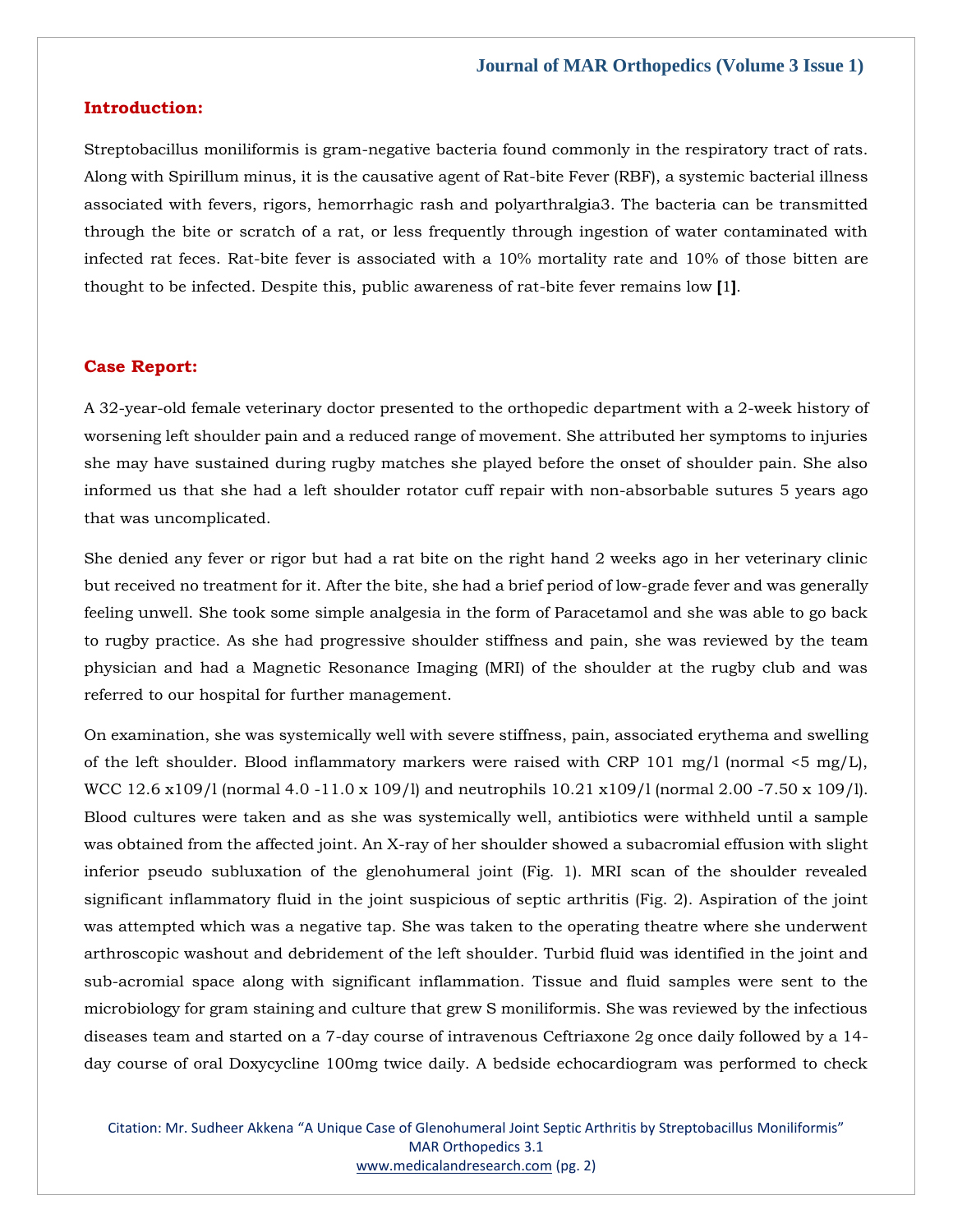## **Journal of MAR Orthopedics (Volume 3 Issue 1)**

for any evidence of infective endocarditis as this is thought to be a known complication of S moniliformis **[**5**]**.

Her progress was regularly monitored with blood and bedside clinical examination. She had full recovery in 8 weeks and regained full range of movements (Fig. 3) and no residual symptoms or postoperative complications.



**Figure 1:** Radiograph left Glenohumeral joint



Citation: Mr. Sudheer Akkena "A Unique Case of Glenohumeral Joint Septic Arthritis by Streptobacillus Moniliformis" MAR Orthopedics 3.1 [www.medicalandresearch.com](http://www.medicalandresearch.com/) (pg. 3) **Figure 2:** MRI coronal view (T1-weighted) left shoulder-demonstrating fluid in glenohumeral joint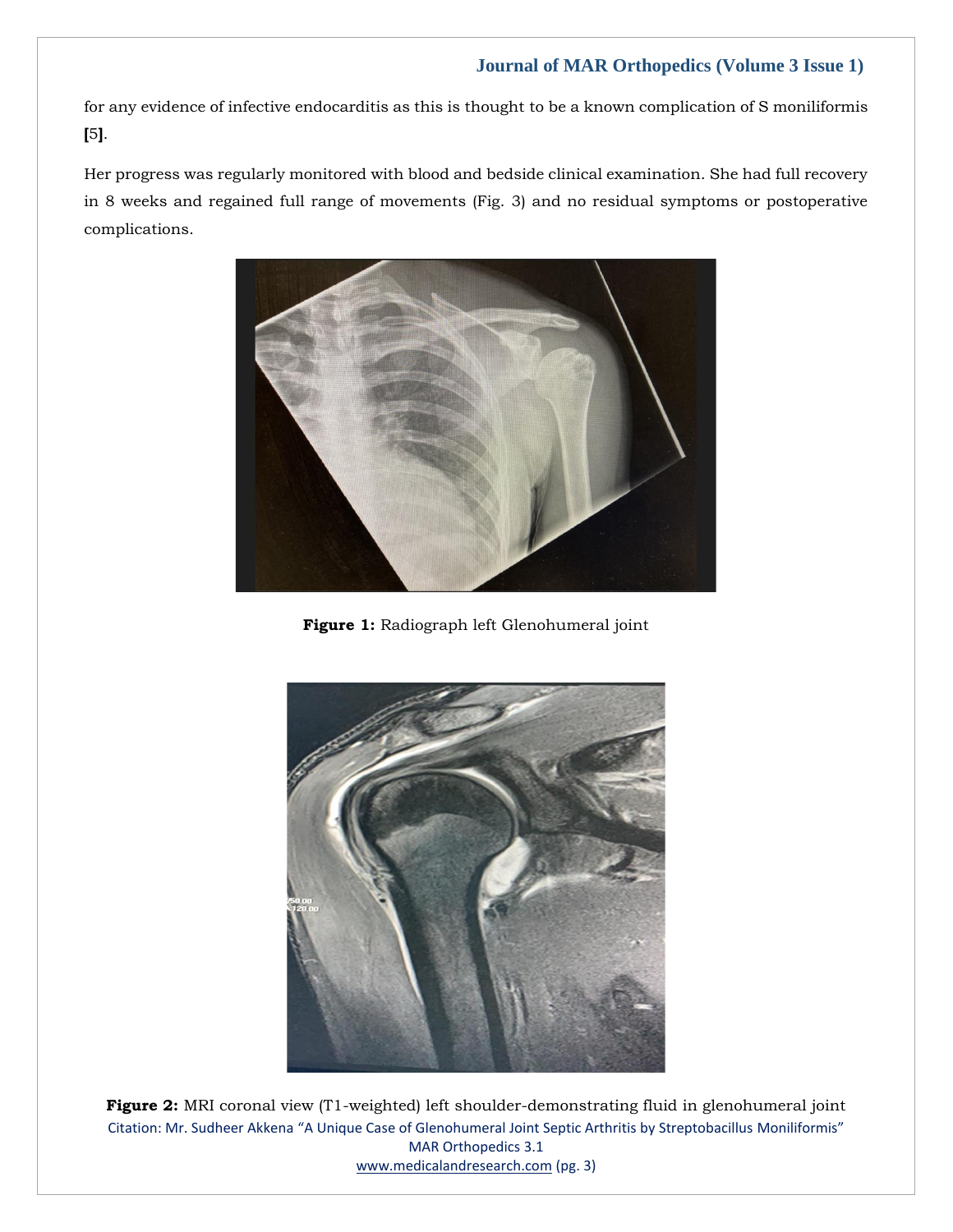

**Figure 3:** Range of movements at 8 weeks

## **Discussion:**

The classic presentation of S moniliformis infection is fever, rash, arthralgia and myalgia **[**1**]**. However, patients may present with septic arthritis of a major joint as the only presenting symptom with no other symptoms. A high index of suspicion is, therefore, necessary to identify septic arthritis. Peripheral joints are more commonly involved with the knee joint being the most common **[**4**]**. Small joints of the hand may be involved with direct penetrating injury from a bite. Children with pet rats, farmers and veterinary doctors are at high risk of rat bites and infective arthritis secondary to S. moniliformis. Identification of the organism in the joint fluid or blood is the key to diagnosis and a successful outcome for the patient. If left untreated, rat-bite fever has a high mortality rate of approximately 10% and 1 in 10 individuals who are bitten go on to develop a rat-bite fever. Therefore, there should be greater public awareness about the risks of rat bites. Those with an occupational risk or pet rat owners should be vigilant regarding symptoms after a rat bite **[**1**]**.

S.moniliformis is susceptible to multiple antibiotics. We recommend arthroscopic debridement of the joint followed by1 week of intravenous antibiotics and 2 weeks of oral antibiotics once discussed with microbiologists and infectious diseases teams. Follow-up with blood inflammatory markers and clinical examination is required for at least 8 weeks. This case report has highlighted that patients can make a full recovery even after a delayed presentation to the hospital with prompt recognition of the pathogen and appropriate treatment.

#### **Acknowledgment:**

None.

Citation: Mr. Sudheer Akkena "A Unique Case of Glenohumeral Joint Septic Arthritis by Streptobacillus Moniliformis" MAR Orthopedics 3.1 [www.medicalandresearch.com](http://www.medicalandresearch.com/) (pg. 4)